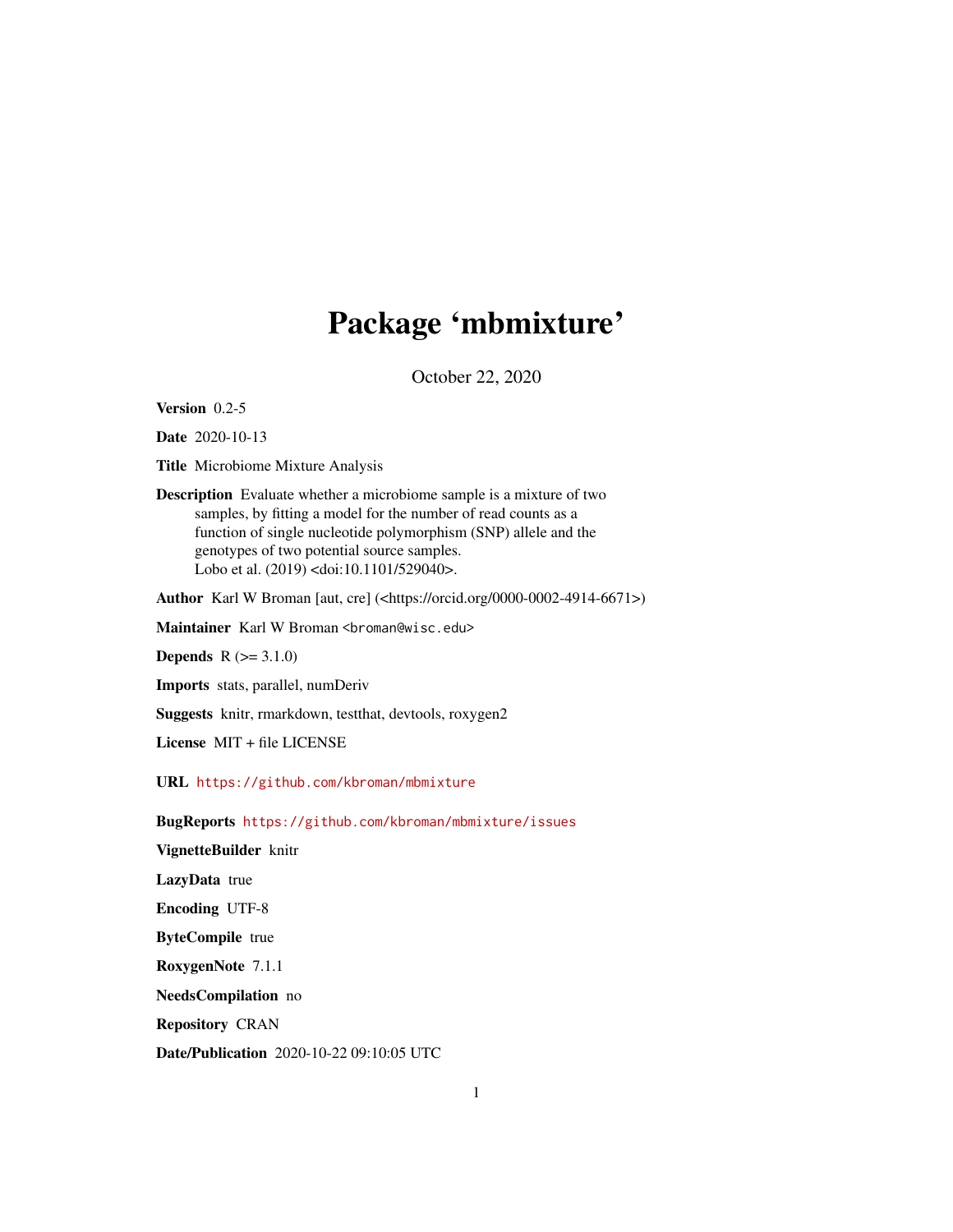## <span id="page-1-0"></span>R topics documented:

| Index | - 8 |
|-------|-----|
|       |     |
|       |     |
|       |     |
|       |     |
|       |     |
|       |     |
|       |     |

<span id="page-1-1"></span>bootstrapNull *Bootstrap to assess significance*

#### Description

Perform a parametric bootstrap to assess whether there is significant evidence that a sample is a mixture.

#### Usage

```
bootstrapNull(
  tab,
 n_{rep} = 1000,interval = c(0, 1),tol = 0.000001,check_boundary = TRUE,
 cores = 1,
  return_raw = TRUE
)
```
#### Arguments

| tab        | Dataset of read counts as 3d array of size $3x3x2$ , genotype in first sample x<br>genotype in second sample x allele in read.                                                                                     |
|------------|--------------------------------------------------------------------------------------------------------------------------------------------------------------------------------------------------------------------|
| n_rep      | Number of bootstrap replicates                                                                                                                                                                                     |
| interval   | Interval to which each parameter should be constrained                                                                                                                                                             |
| tol        | Tolerance for convergence                                                                                                                                                                                          |
|            | check_boundary If TRUE, explicitly check the boundaries of interval.                                                                                                                                               |
| cores      | Number of CPU cores to use, for parallel calculations. (If $\theta$ , use parallel: : detectCores().)<br>Alternatively, this can be links to a set of cluster sockets, as produced by $parallel:$ : makeCluster(). |
| return_raw | If TRUE, return the raw results. If FALSE, just return the p-value. Unlink<br>bootstrapSE(), here the default is TRUE.                                                                                             |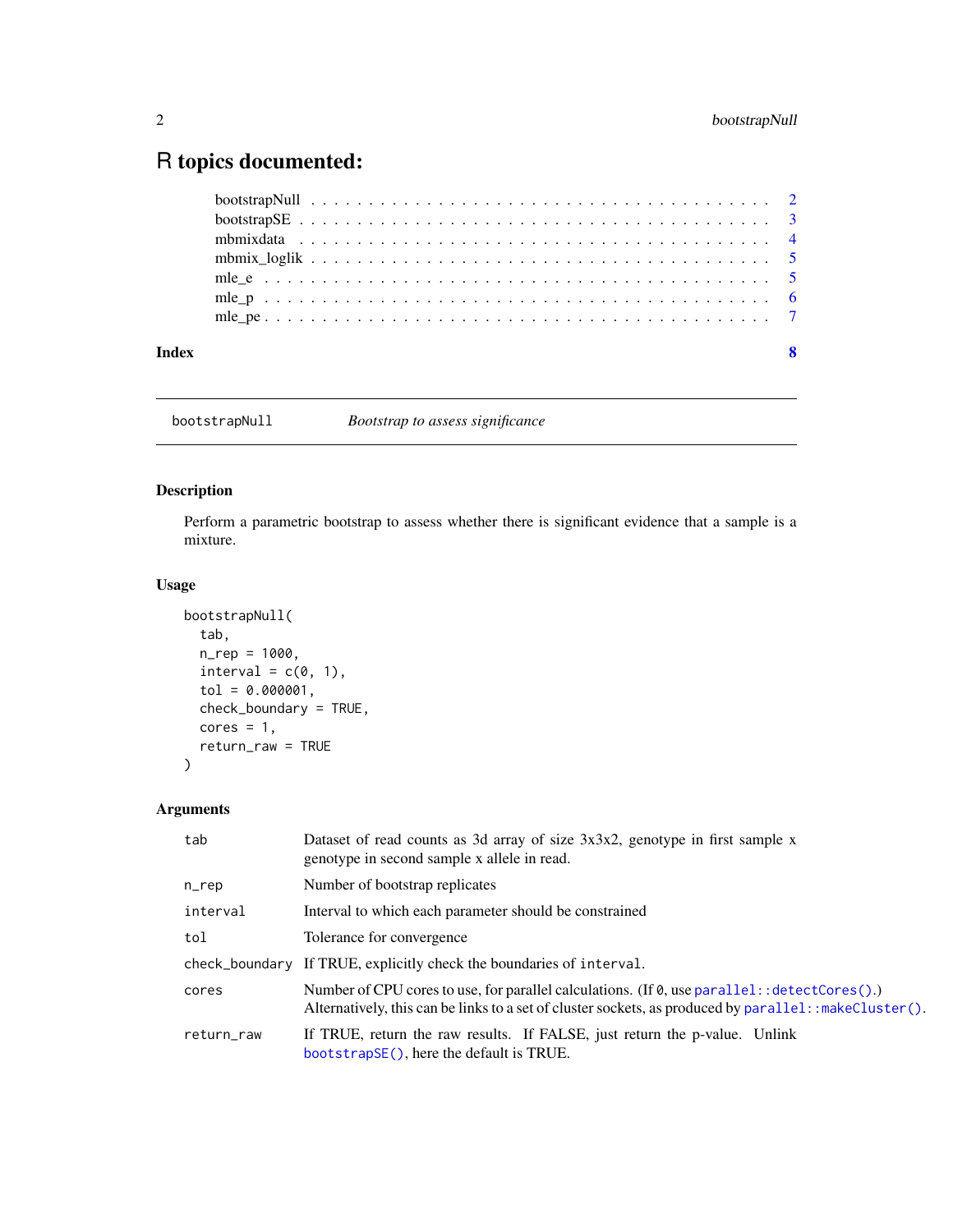#### <span id="page-2-0"></span>bootstrapSE 3

#### Value

If return\_raw=FALSE, a single numeric value (the p-value).If return\_raw=TRUE, a vector of length n\_rep with the LRT statistics from each bootstrap replicate.

#### See Also

[bootstrapSE\(\)](#page-2-1)

#### Examples

```
data(mbmixdata)
# just 100 bootstrap replicates, as an illustration
bootstrapNull(mbmixdata, n_rep=100)
```
<span id="page-2-1"></span>bootstrapSE *Bootstrap to get standard errors*

#### Description

Perform a parametric bootstrap to get estimated standard errors.

### Usage

```
bootstrapSE(
  tab,
  n_{rep} = 1000,interval = c(0, 1),tol = 0.000001,check_boundary = FALSE,
  cores = 1,
  return_raw = FALSE
)
```
#### Arguments

| tab        | Dataset of read counts as 3d array of size $3x3x2$ , genotype in first sample x<br>genotype in second sample x allele in read.                                                                              |
|------------|-------------------------------------------------------------------------------------------------------------------------------------------------------------------------------------------------------------|
| n_rep      | Number of bootstrap replicates                                                                                                                                                                              |
| interval   | Interval to which each parameter should be constrained                                                                                                                                                      |
| tol        | Tolerance for convergence                                                                                                                                                                                   |
|            | check_boundary If TRUE, explicitly check the boundaries of interval.                                                                                                                                        |
| cores      | Number of CPU cores to use, for parallel calculations. (If 0, use parallel: : detectCores ().)<br>Alternatively, this can be links to a set of cluster sockets, as produced by $parallel:$ : makeCluster(). |
| return_raw | If TRUE, return the raw results. If FALSE, just return the estimated standard                                                                                                                               |
|            | errors.                                                                                                                                                                                                     |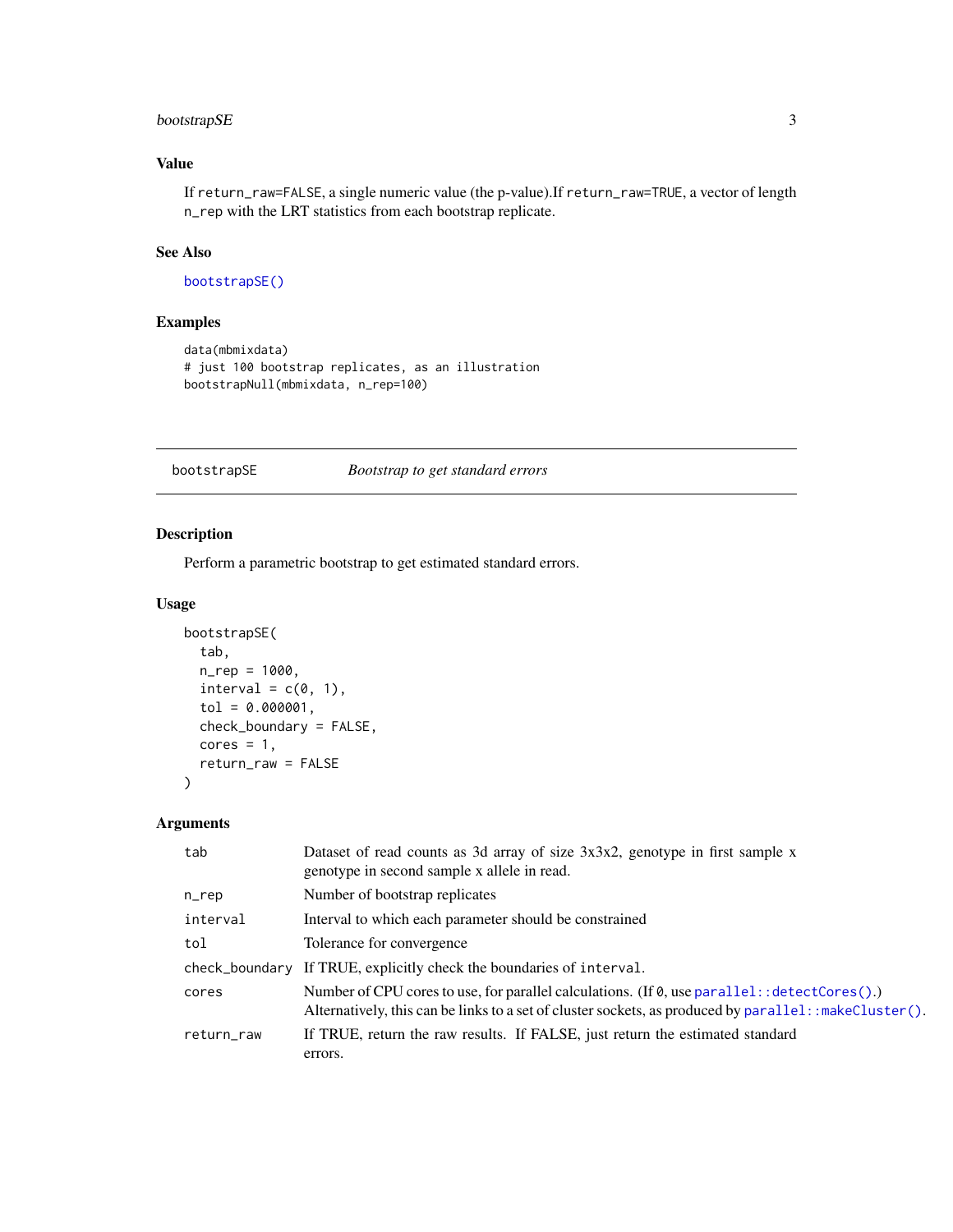#### <span id="page-3-0"></span>Value

If return\_raw=FALSE, a vector of two standard errors. If return\_raw=TRUE, an matrix of size n\_rep x 2 with the detailed bootstrap results.

#### See Also

[bootstrapNull\(\)](#page-1-1)

#### Examples

```
data(mbmixdata)
# just 100 bootstrap replicates, as an illustration
bootstrapSE(mbmixdata, n_rep=100)
```
mbmixdata *Example dataset for mbmixture package*

#### Description

Example dataset for mbmixture package.

#### Usage

```
data(mbmixdata)
```
#### Format

Dataset of read counts as 3d array of size 3x3x2, genotype in first sample x genotype in second sample x allele in read.

#### Examples

```
data(mbmixdata)
mle_pe(mbmixdata)
```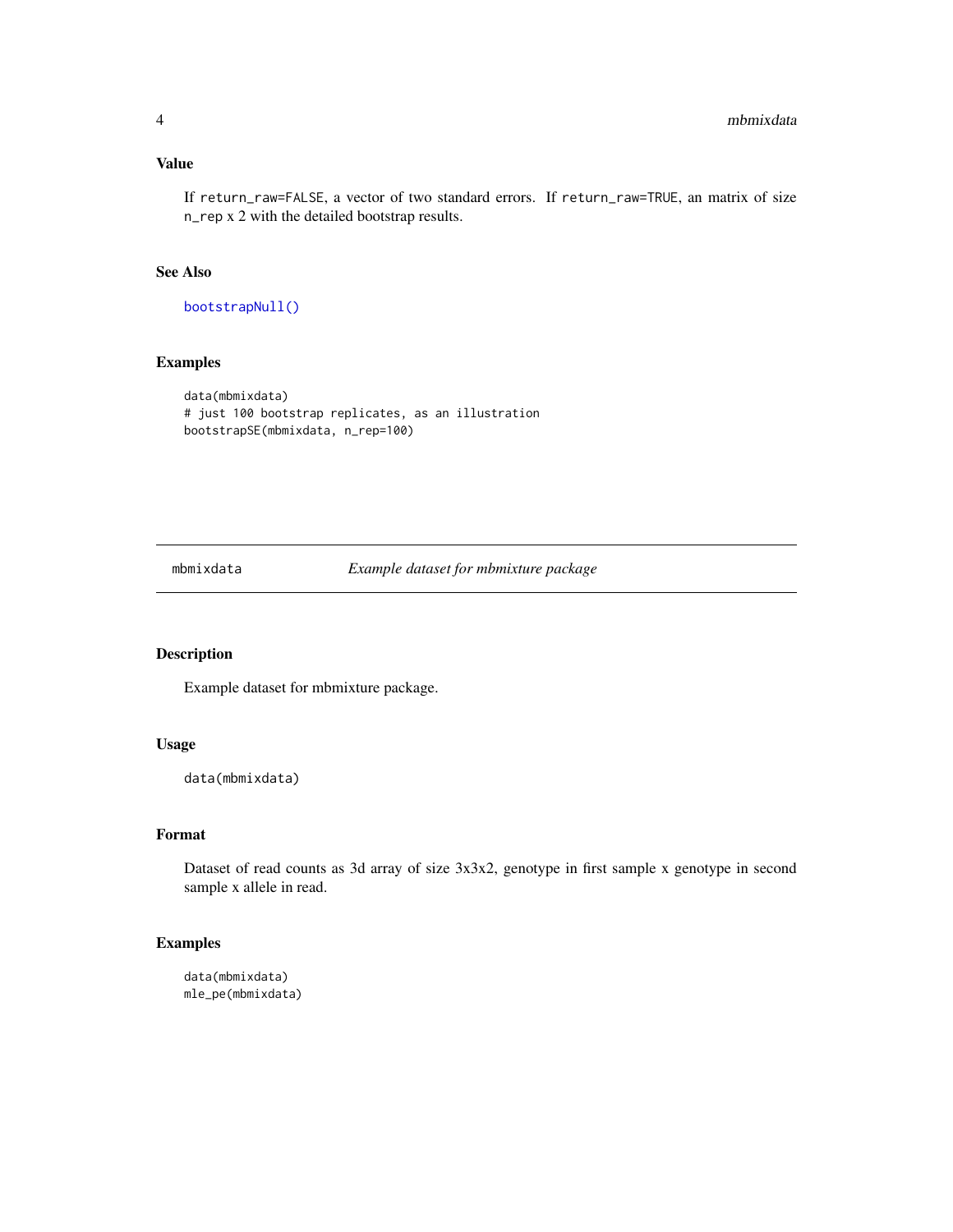<span id="page-4-0"></span>

#### Description

Calculate log likelihood function for microbiome sample mixture model at particular values of p and e.

#### Usage

mbmix\_loglik(tab, p, e = 0)

#### Arguments

| tab | Dataset of read counts as 3d array of size $3x3x2$ , genotype in first sample x<br>genotype in second sample x allele in read. |
|-----|--------------------------------------------------------------------------------------------------------------------------------|
| p   | Contaminant probability (proportion of mixture coming from the second sam-<br>ple).                                            |
| e   | Sequencing error rate.                                                                                                         |

#### Value

The log likelihood evaluated at p and e.

#### Examples

data(mbmixdata) mbmix\_loglik(mbmixdata, p=0.74, e=0.002)

mle\_e *MLE of e for fixed p*

#### Description

Calculate the MLE of the sequencing error rate e for a fixed value of the contaminant probability p.

#### Usage

```
mle_e(
  tab,
 p = 0.05,
  interval = c(0, 1),tol = 0.000001,
  check_boundary = FALSE
)
```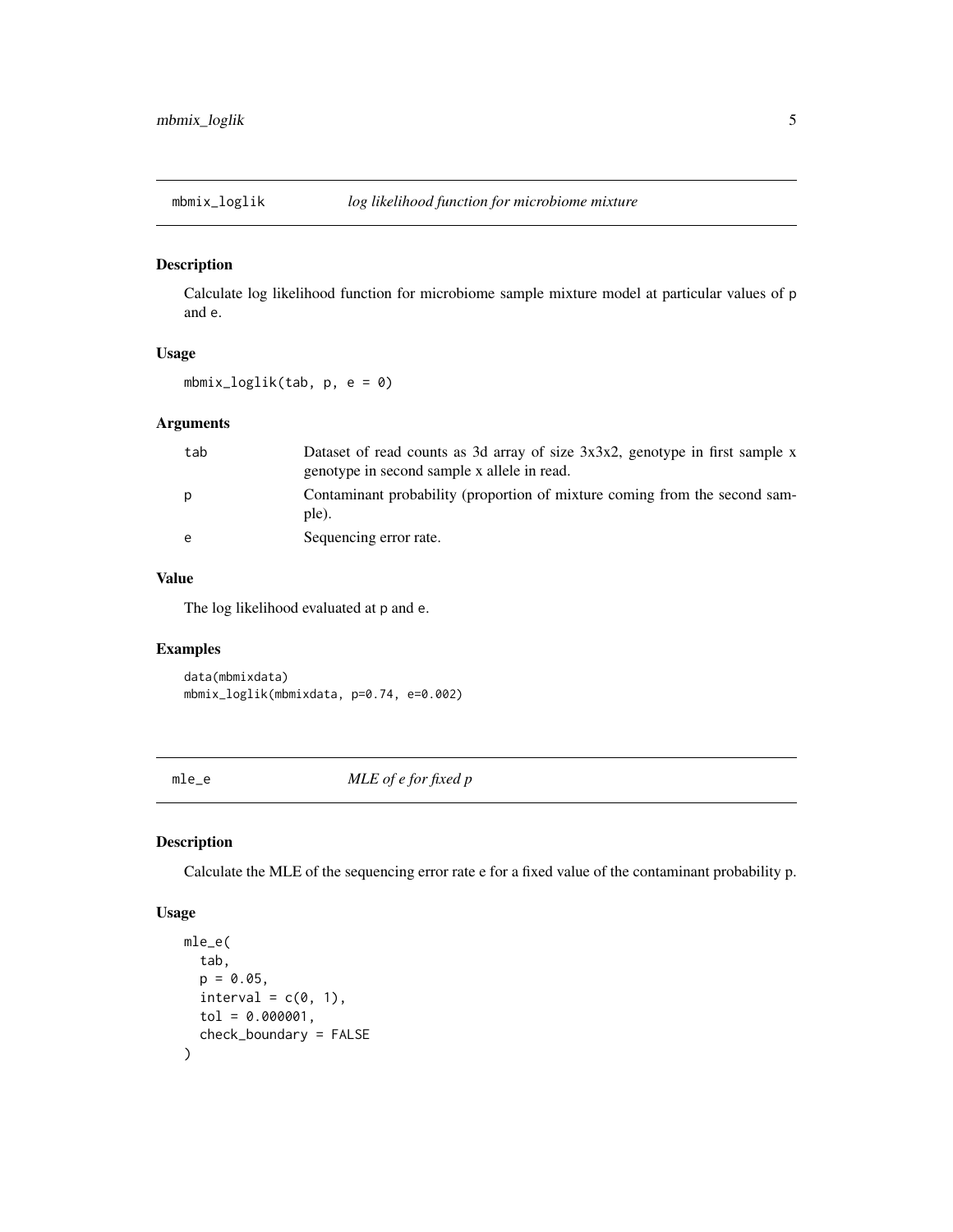### <span id="page-5-0"></span>Arguments

| tab      | Dataset of read counts as 3d array of size $3x3x2$ , genotype in first sample x<br>genotype in second sample x allele in read. |
|----------|--------------------------------------------------------------------------------------------------------------------------------|
| p        | Assumed value for the contaminant probability                                                                                  |
| interval | Interval to which each parameter should be constrained                                                                         |
| tol      | Tolerance for convergence                                                                                                      |
|          | check_boundary If TRUE, explicitly check the boundaries of interval.                                                           |

#### Value

A single numeric value, the MLE of e, with the log likelihood as an attribute.

#### Examples

```
data(mbmixdata)
mle_e(mbmixdata, p=0.74)
```
mle\_p *MLE of p for fixed e*

### Description

Calculate the MLE of the contaminant probability p for a fixed value of the sequencing error rate e.

#### Usage

```
mle_p(
  tab,
  e = 0.002,
  interval = c(0, 1),tol = 0.000001,
  check_boundary = FALSE
)
```
#### Arguments

| tab      | Dataset of read counts as 3d array of size 3x3x2, genotype in first sample x<br>genotype in second sample x allele in read. |
|----------|-----------------------------------------------------------------------------------------------------------------------------|
| e        | Assumed value for the sequencing error rate                                                                                 |
| interval | Interval to which each parameter should be constrained                                                                      |
| tol      | Tolerance for convergence                                                                                                   |
|          | check_boundary If TRUE, explicitly check the boundaries of interval.                                                        |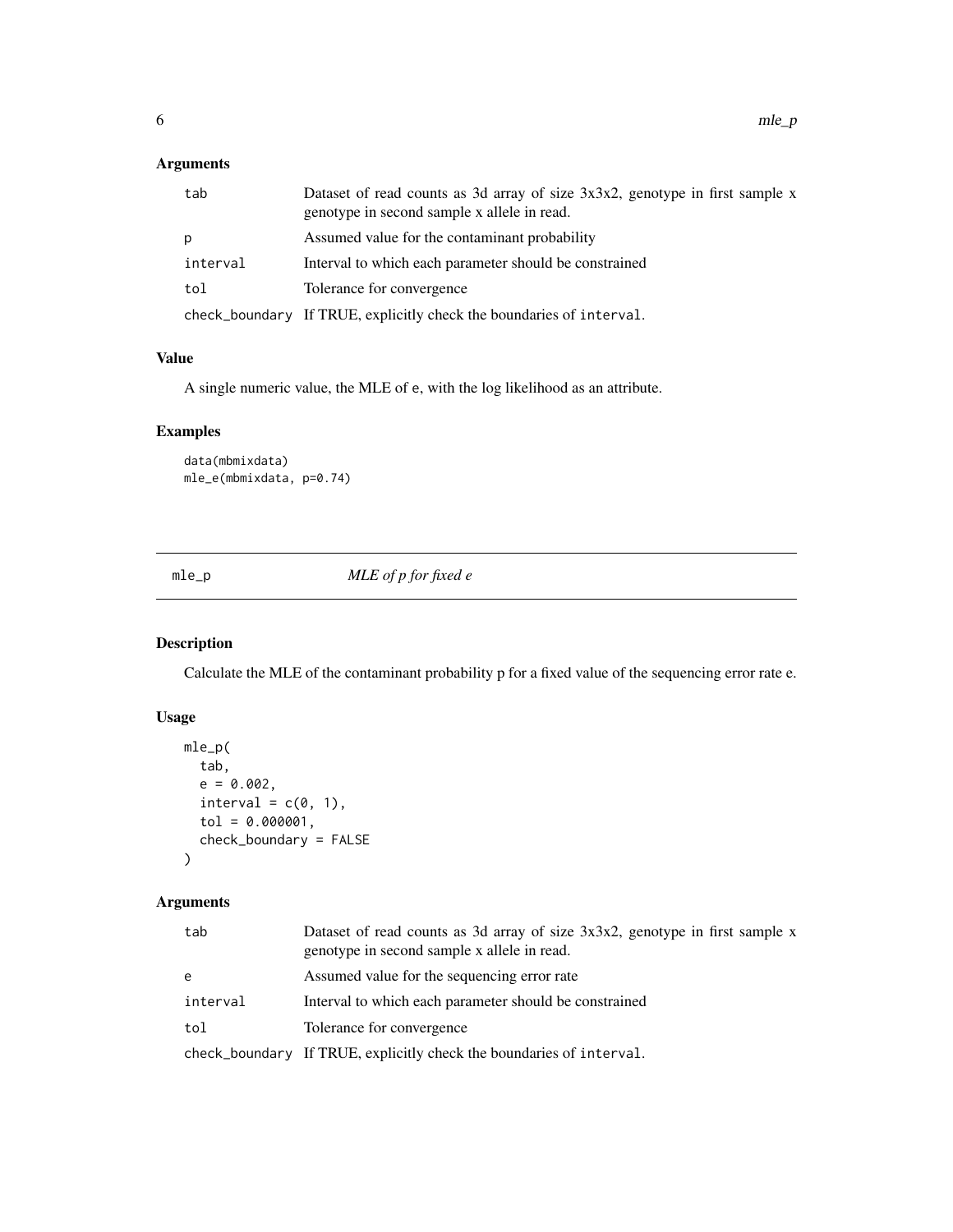<span id="page-6-0"></span>mle\_pe 7

### Value

A single numeric value, the MLE of p, with the log likelihood as an attribute.

#### Examples

```
data(mbmixdata)
mle_p(mbmixdata, e=0.002)
```
mle\_pe *Find MLEs for microbiome mixture*

#### Description

Find joint MLEs of p and e for microbiome mixture model

#### Usage

```
mle_pe(
  tab,
  interval = c(0, 1),tol = 0.000001,check_boundary = FALSE,
  SE = FALSE)
```
#### Arguments

| tab      | Dataset of read counts as 3d array of size $3x3x2$ , genotype in first sample x<br>genotype in second sample x allele in read. |
|----------|--------------------------------------------------------------------------------------------------------------------------------|
| interval | Interval to which each parameter should be constrained                                                                         |
| tol      | Tolerance for convergence                                                                                                      |
|          | check_boundary If TRUE, explicitly check the boundaries of interval.                                                           |
| -SE      | If TRUE, get estimated standard errors.                                                                                        |

#### Value

A vector containing the estimates of p and e along with the evaluated log likelihood and likelihood ratio test statistics for the hypotheses p=0 and p=1.

#### Examples

data(mbmixdata) mle\_pe(mbmixdata)